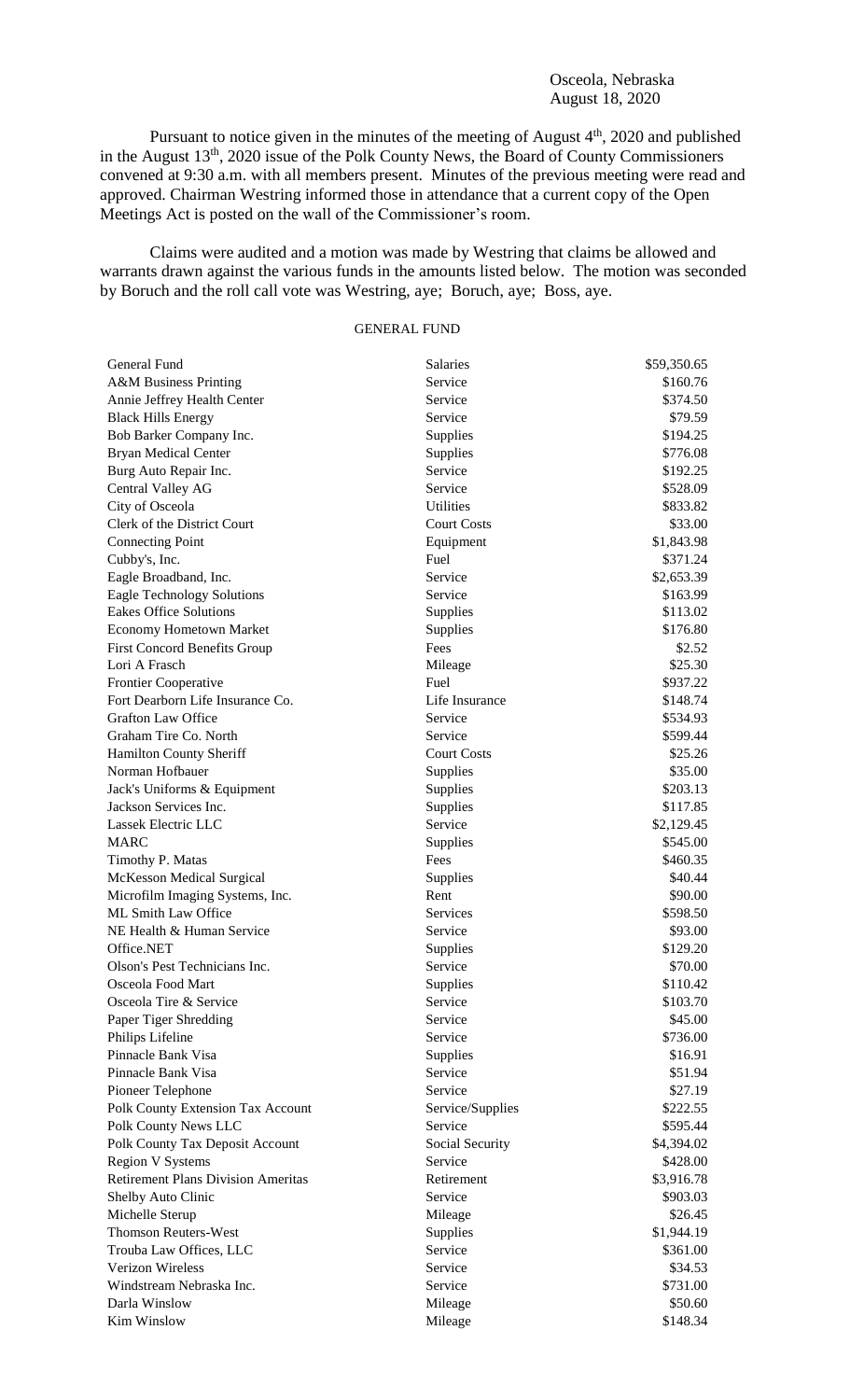York News Times Service Service Service Service S19.95 Zee Medical Supplies \$50.80

## ROAD FUND

| Road                                      | Salaries                      | \$27,073.03 |
|-------------------------------------------|-------------------------------|-------------|
| Anderson Service                          | Service                       | \$1,844.72  |
| <b>Black Hills Energy</b>                 | <b>Utilities</b>              | \$51.05     |
| Burg Auto Repair Inc.                     | Service                       | \$108.45    |
| Central Valley Ag                         | Fuel                          | \$376.69    |
| City of Osceola                           | <b>Utilities</b>              | \$72.12     |
| City of Stromsburg                        | <b>Utilities</b>              | \$139.11    |
| Eagle Broadband, Inc.                     | Service                       | \$231.61    |
| <b>Filter Care</b>                        | Parts                         | \$96.45     |
| Fort Dearborn Life Insurance Co.          | Life Insurance                | \$82.56     |
| Frontier Cooperative Company              | Fuel                          | \$1,020.44  |
| Hotsy Equipment Co.                       | Tools                         | \$150.00    |
| John Deere Financial                      | Parts                         | \$151.09    |
| Midland Telecom Inc.                      | Parts/Labor                   | \$471.53    |
| NE Department of Transportation           | <b>Bridges</b>                | \$214.53    |
| NMC, Exchange LLC                         | Parts/Labor                   | \$8,614.94  |
| Osceola Tire & Service                    | Parts/Labor                   | \$1,598.89  |
| Overland Sand & Gravel                    | Gravel and Borrow             | \$56,981.98 |
| Polk County News LLC                      | Supplies                      | \$116.02    |
| Polk Light & Water                        | <b>Utilities</b>              | \$104.20    |
| Polk County Tax Deposit Account           | Social Security               | \$2,035.14  |
| <b>Rally Auto Parts</b>                   | Parts                         | \$898.53    |
| <b>Retirement Plans Division Ameritas</b> | Retirement                    | \$1,732.75  |
| Sapp Bros. Petroleum, Inc.                | Fuel                          | \$8,442.38  |
| Shelby Lumber Co. Inc.                    | <b>Supplies</b>               | \$20.54     |
| Verizon Wireless                          | Service                       | \$69.76     |
| Village of Shelby                         | <b>Utilities</b>              | \$90.50     |
| Windstream Nebraska Inc.                  | Service                       | \$57.93     |
| Zee Medical Service                       | <b>Supplies</b>               | \$338.90    |
|                                           | <b>SENIOR SERVICES FUND</b>   |             |
| Eagle Broadband, Inc.                     | Service                       | \$169.15    |
| <b>Midwest Covenant Home</b>              | Service                       | \$12,445.36 |
|                                           | <b>INHERITANCE TAX FUND</b>   |             |
| DAS State Accounting-Central Finance      | <b>Computer Expense</b>       | \$488.32    |
| Pinnacle Bank Visa                        | Fees                          | \$53.50     |
| SMPC, LLC                                 | <b>Computer Expense</b>       | \$5,302.00  |
| Standard Appraisal Service Inc.           | Fees                          | \$6,064.00  |
|                                           | 911 EMERGENCY MANAGEMENT FUND |             |
| Windstream Nebraska Inc.                  | Service                       | \$983.58    |
|                                           | WEED FUND                     |             |
| <b>AG Spray Equipment</b>                 | Service                       | \$175.61    |
| <b>Black Hills Energy</b>                 | Fuels                         | \$23.03     |
| James Carlson                             | Reimbursement                 | \$130.00    |
| City of Osceola                           | <b>Utilities</b>              | 68.72       |
| Frontier Cooperative Company              | Fuel                          | \$386.85    |
|                                           |                               |             |

The Board approved the collateral pledged by Polk County banks and held in custody by the County Treasurer.

The following fees for the month of July were earned by the various offices and submitted to the County Treasurer. County Treasurer receipts show fees earned were credited to the appropriate county funds.

Jodie L. Roberts, Clerk of the Dist. Court \$208.00

A motion was made by Boss to allocate the following levies for those political subdivisions subject to the County's levy authority: